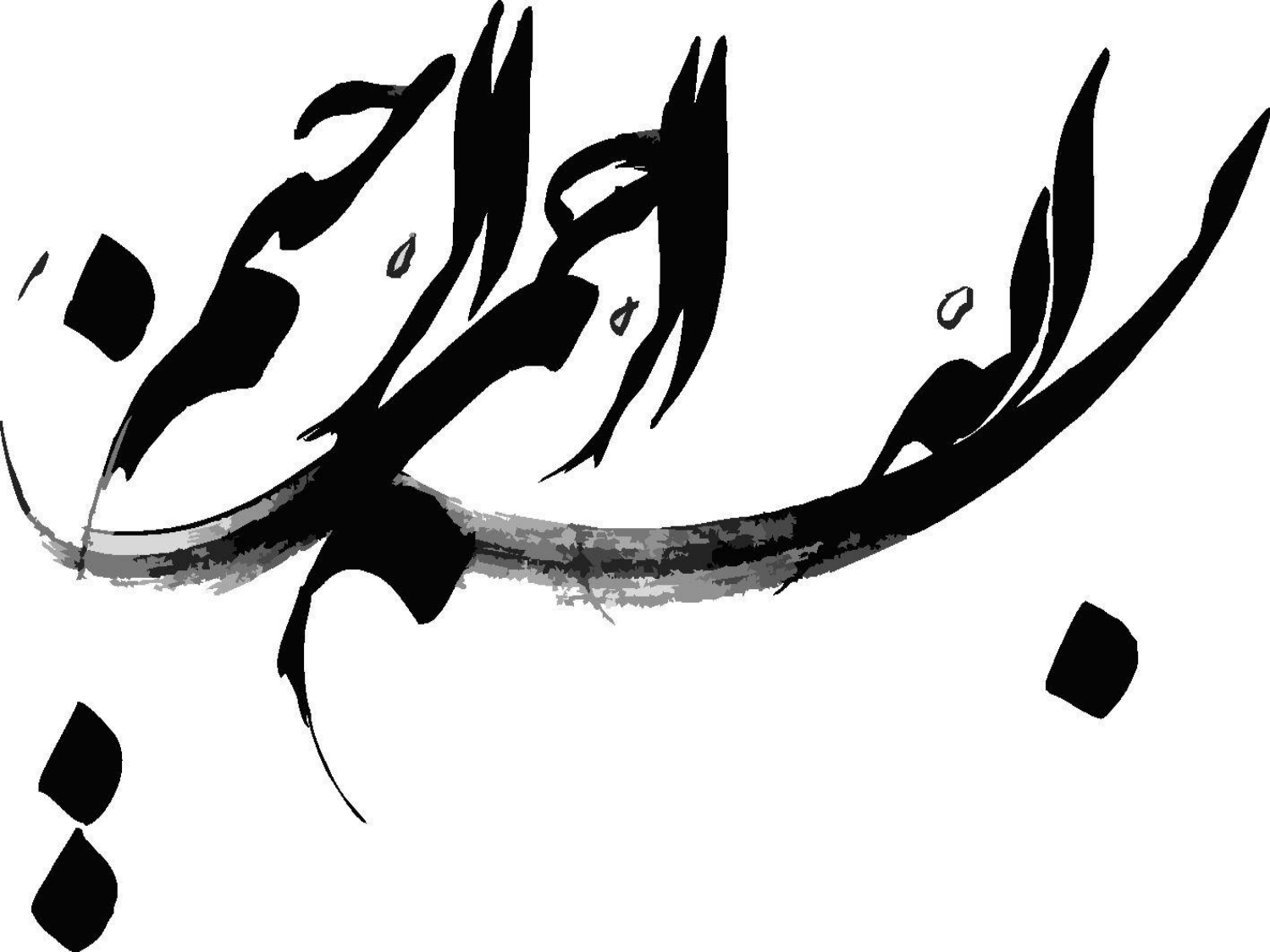Comparison of Acid-Base and Electrolytes Imbalance in Normal Saline and Bicarbonate 1/6 Molar Intravenous Fluid Infusions during Cervical and Lumbar Laminectomy: A Pilot Double-Blinded Clinical Trial

Mohammad Hossein Khosravi Students' Research Committee, Baqiyatallah University of Medical Sciences, Tehran, IR Iran

 $\Omega$ 

1 st International Congress of Nephrology & Urology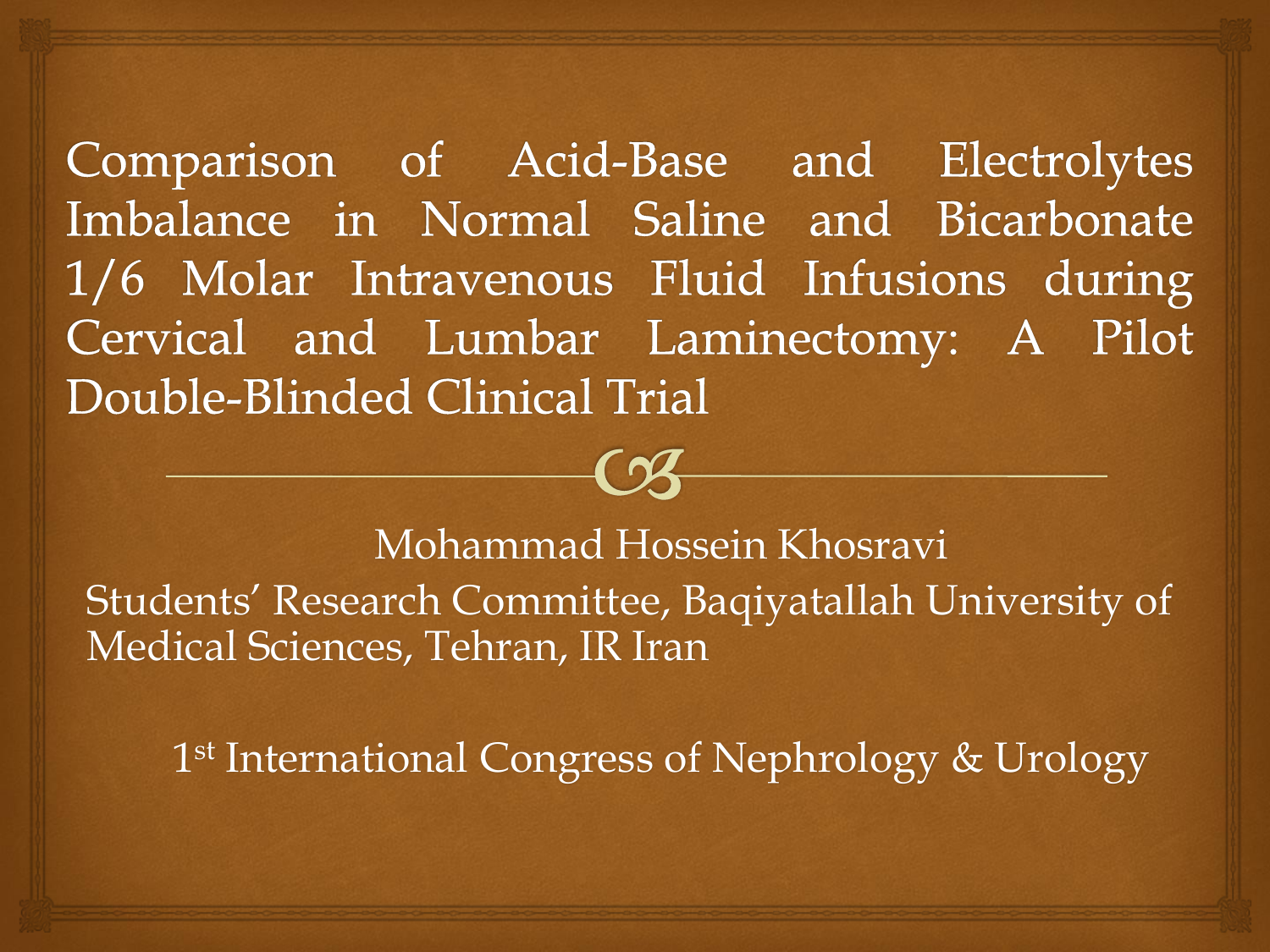



# Introduction

 $C<sub>3</sub>$ 

- or Fluid therapy is an essential part of surgeries. Nearly all patients with general anesthesia should receive some intravenous (IV) fluids.
- on Evidence shows that fluid therapy during surgeries has a dramatic effect on surgery results in the longrun .
- $\alpha$  In general, two groups of serums, crystalloid and colloid, are more commonly used for fluid therapy during surgeries.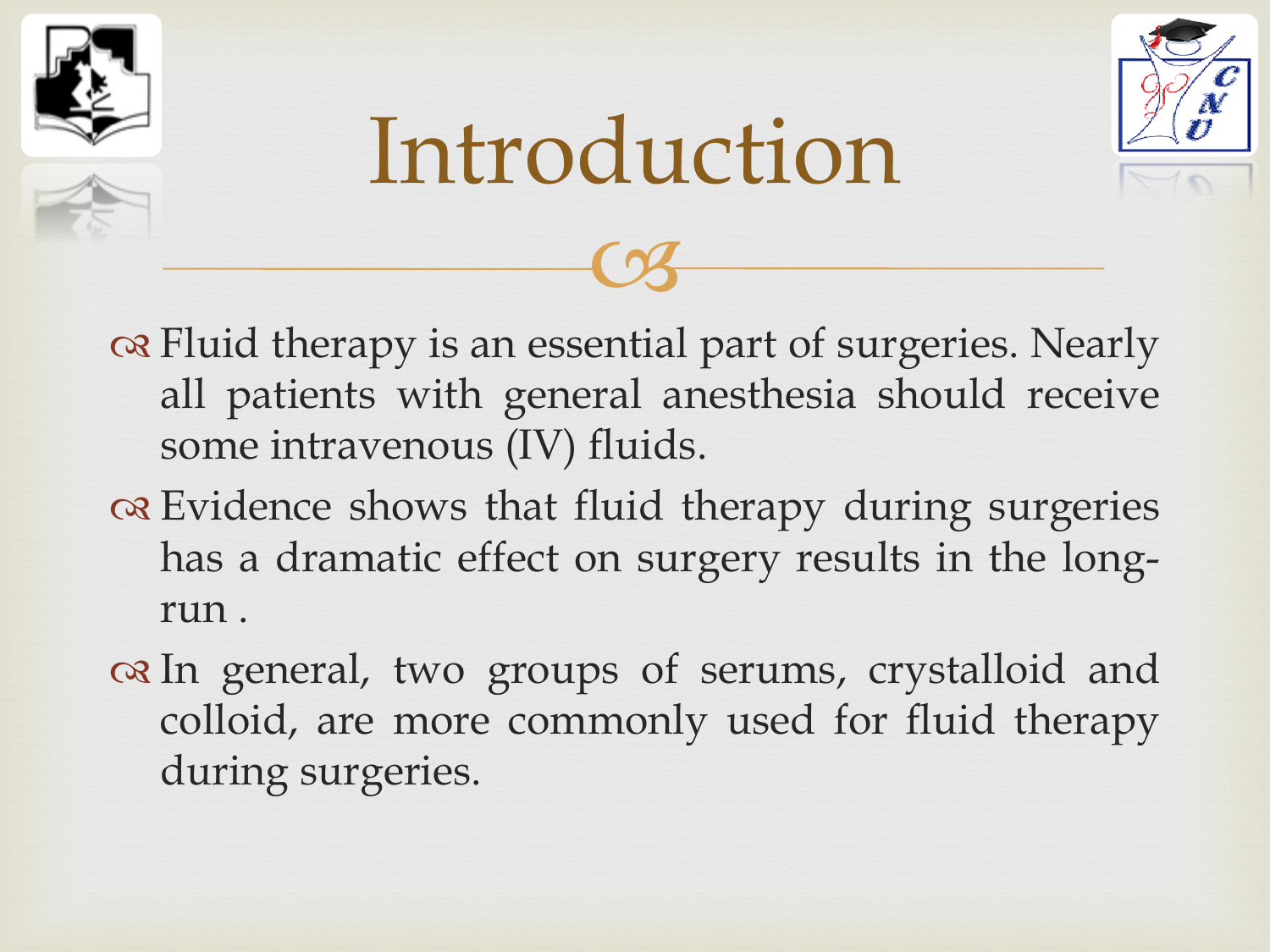



## Introduction

 $C<sub>3</sub>$ 

 Achieving an appropriate effective circulating volume and assuring oxygen delivery to tissues are the goals of fluid therapy which are provided by a high volume of crystalloid, usually ringer and normal saline.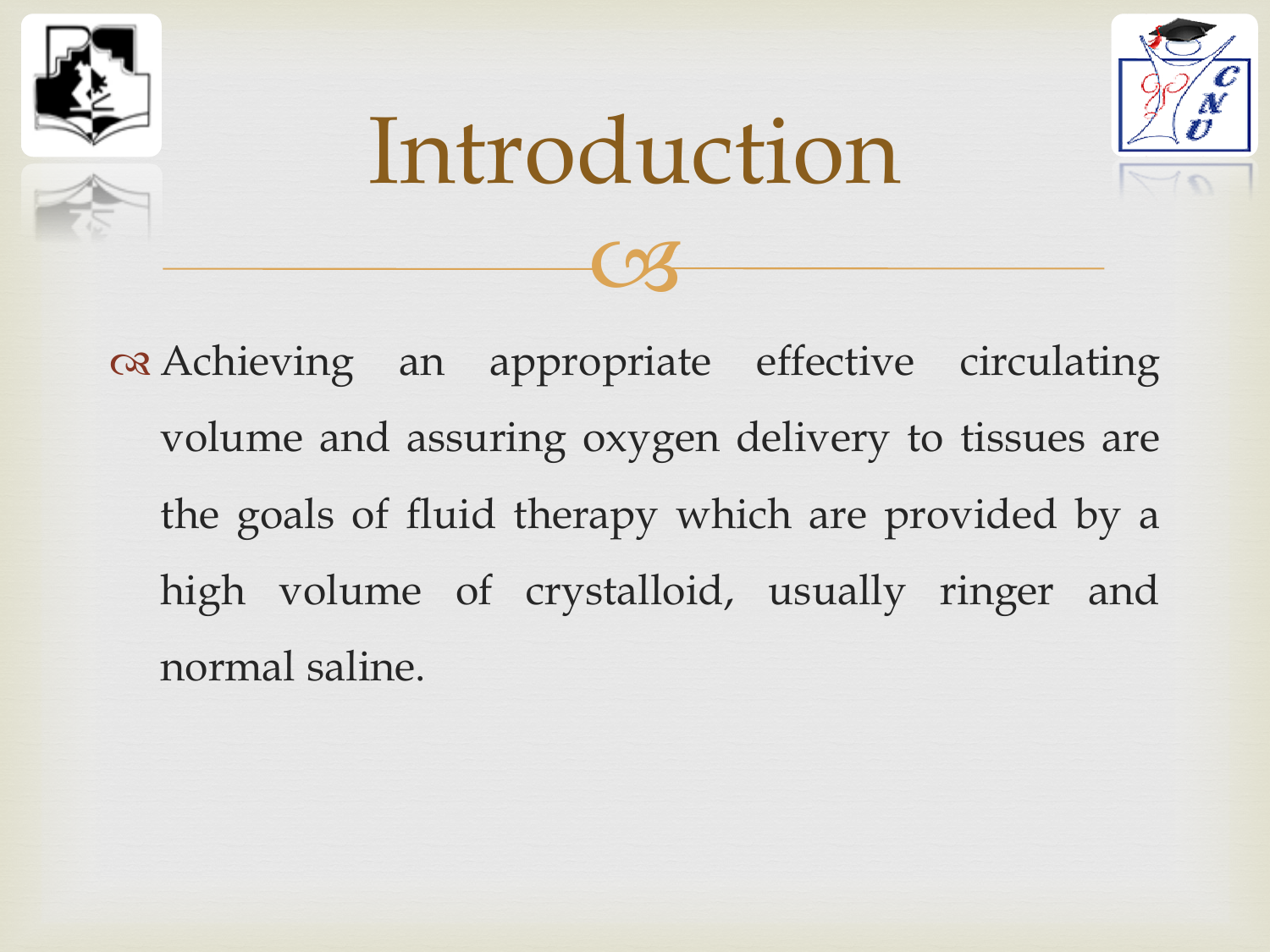





- Acid-base balance is of great importance as the life of patients depends on it.
- In patients undergoing general anesthesia, acid-base disorders followed by cardiovascular, muscular, and respiratory dysfunctions as well as central nervous system disorders are highly prevalent.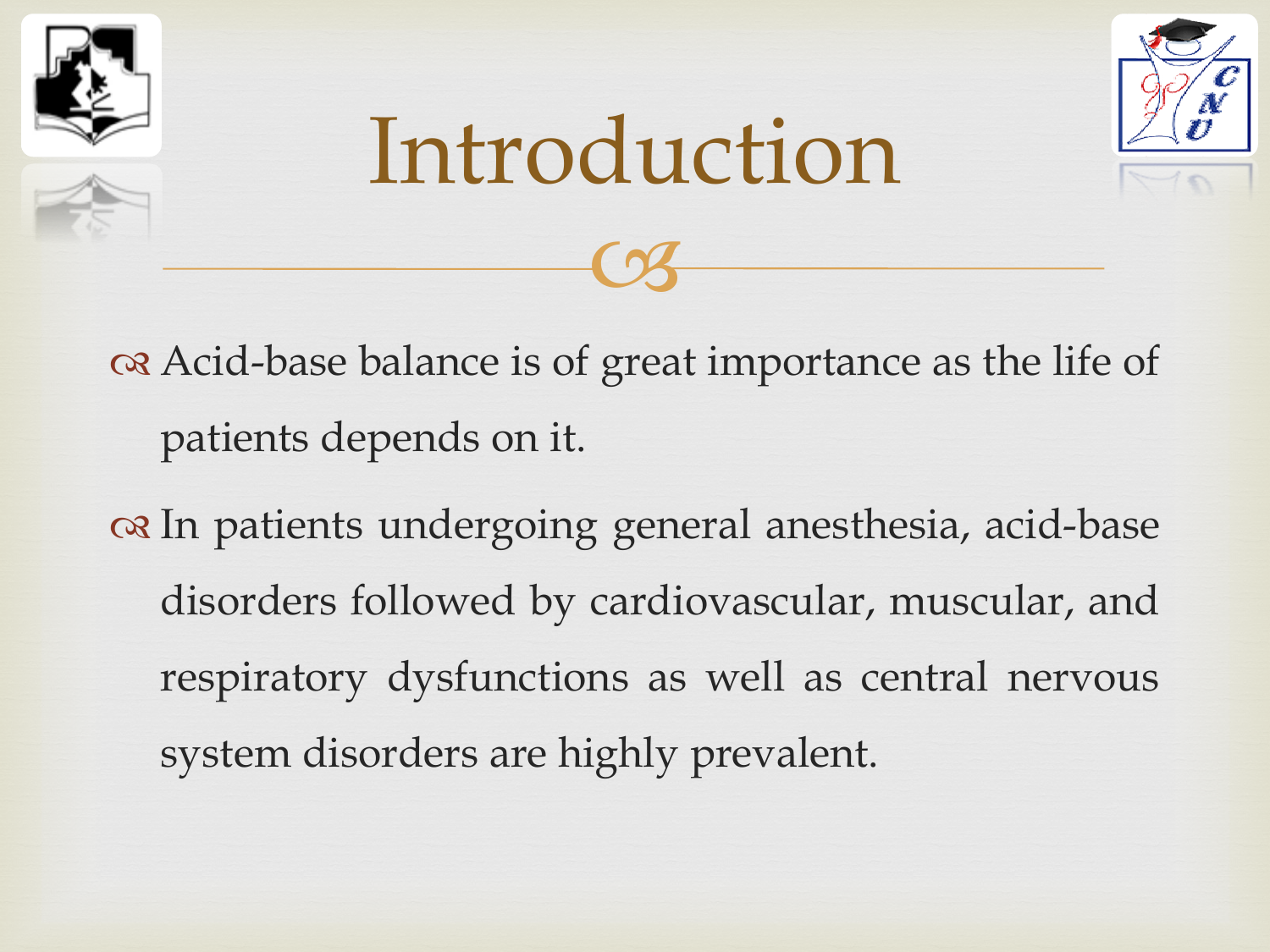





 This prospective study was done to evaluate the prevalence of electrolyte and acid-base imbalance in the common fluid therapy method (normal saline) and the use of 1/6 molar sodium bicarbonate with normal saline in cervical and lumbar laminectomy surgeries for decreasing the incidence of metabolic acidosis and achieving an improvement in fluid therapy.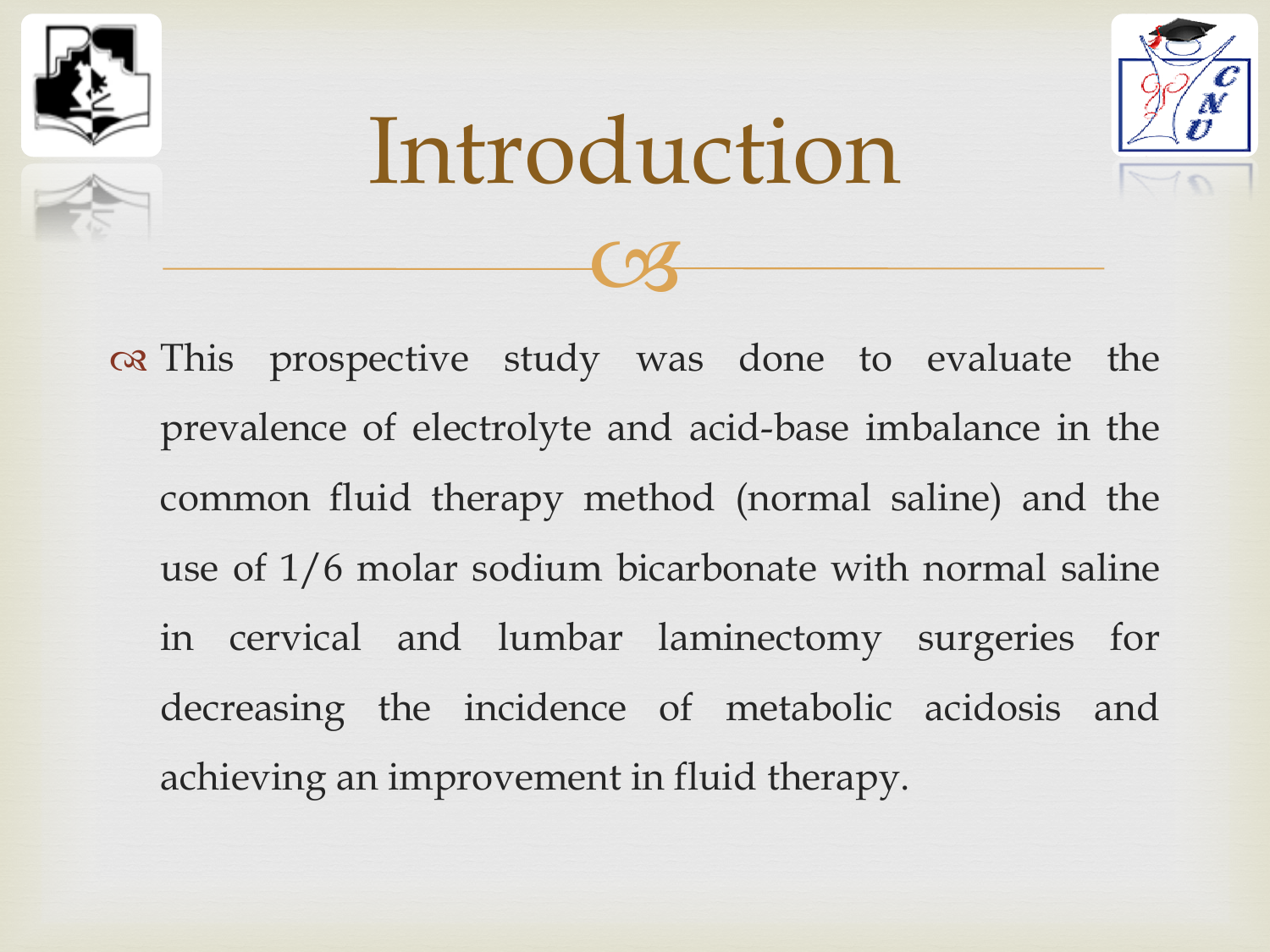



# $C<sub>3</sub>$ Materials and Methods

 This double-blind clinical trial was carried out on 35- 70 year-old patients referring to Baqiyatallah Hospital in 2014 with American Society of Anesthesiologists (ASA) physical status class I that were considered candidates for cervical and lumbar spinal laminectomy by the same neurosurgeon.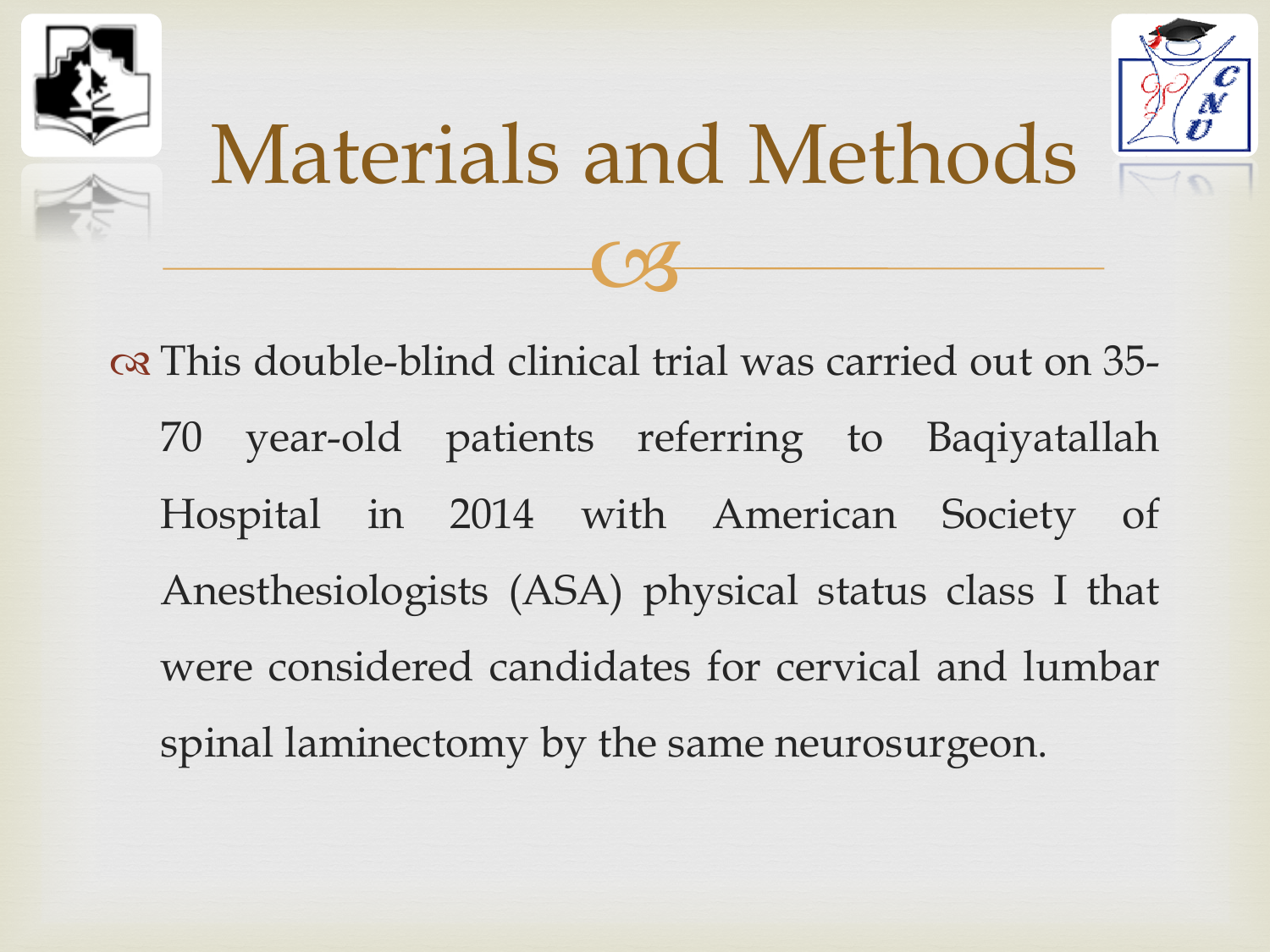



 $C<sub>3</sub>$ 

os Patients with chronic kidney disease (CKD), hepatic failure, electrolytes imbalance, changes in blood pressure more than 30% of basal amount, need for blood transfusion before and during operation, intestinal preparation before operation, and need for lower PaCO2 less than 35 mmHg were excluded from the study.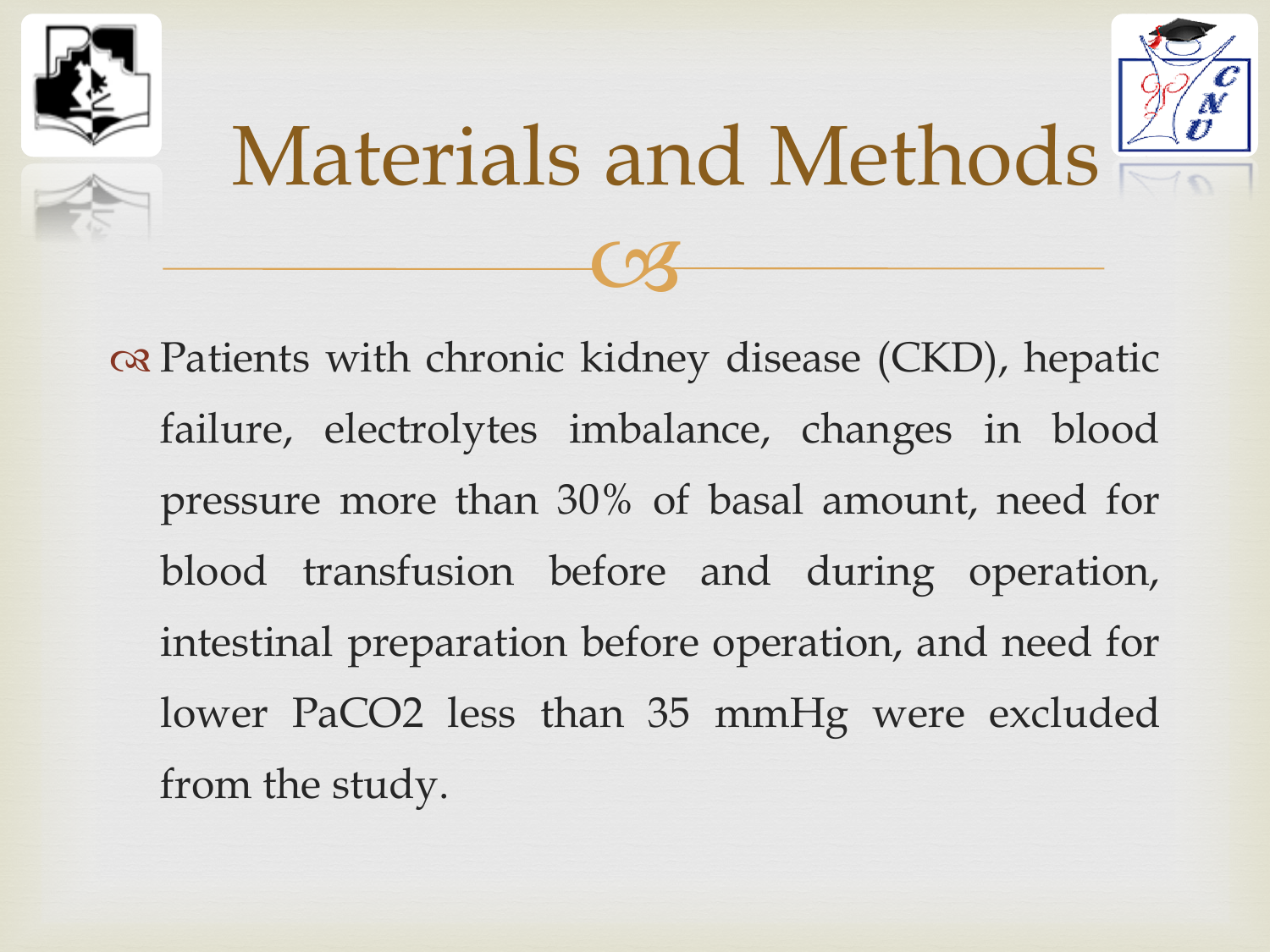



on Patients were visited the night before operation and randomized into two groups by a computergenerated randomization list.

 $C<sub>3</sub>$ 

 A blood sample was taken from IV line before IV fluid was infused and an arterial blood sample was taken for arterial blood gases' analysis.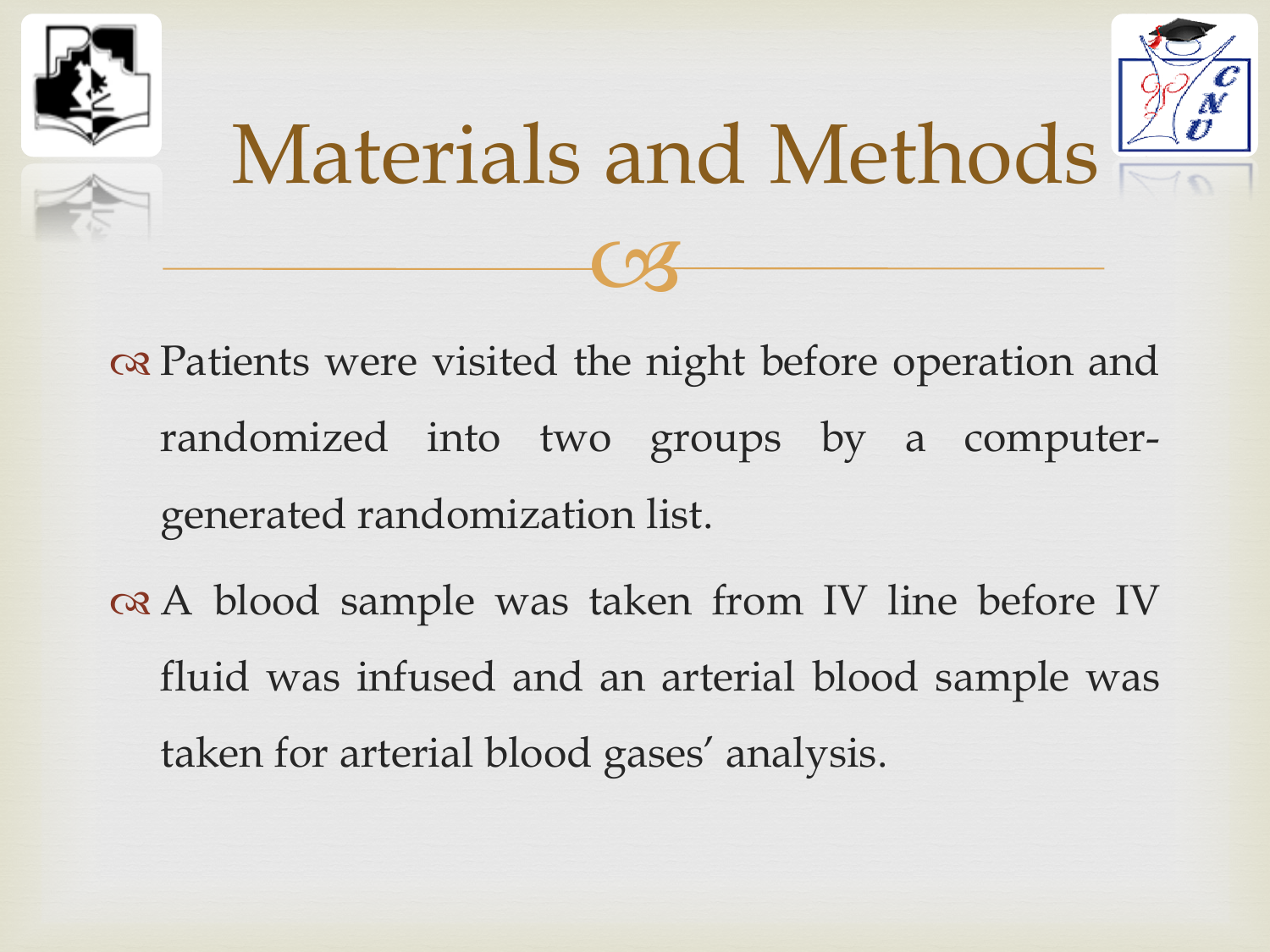



 A Foley catheter was fixed for all patients and urine output was measured. Fluids needed were calculated in checklists.

 $C<sub>3</sub>$ 

or Maintenance fluid therapy was done using normal saline and deficit fluid therapy was carried out using 1/6 molar sodium bicarbonate in the first group, whereas maintenance and deficit fluid therapies were done using normal saline in the second group.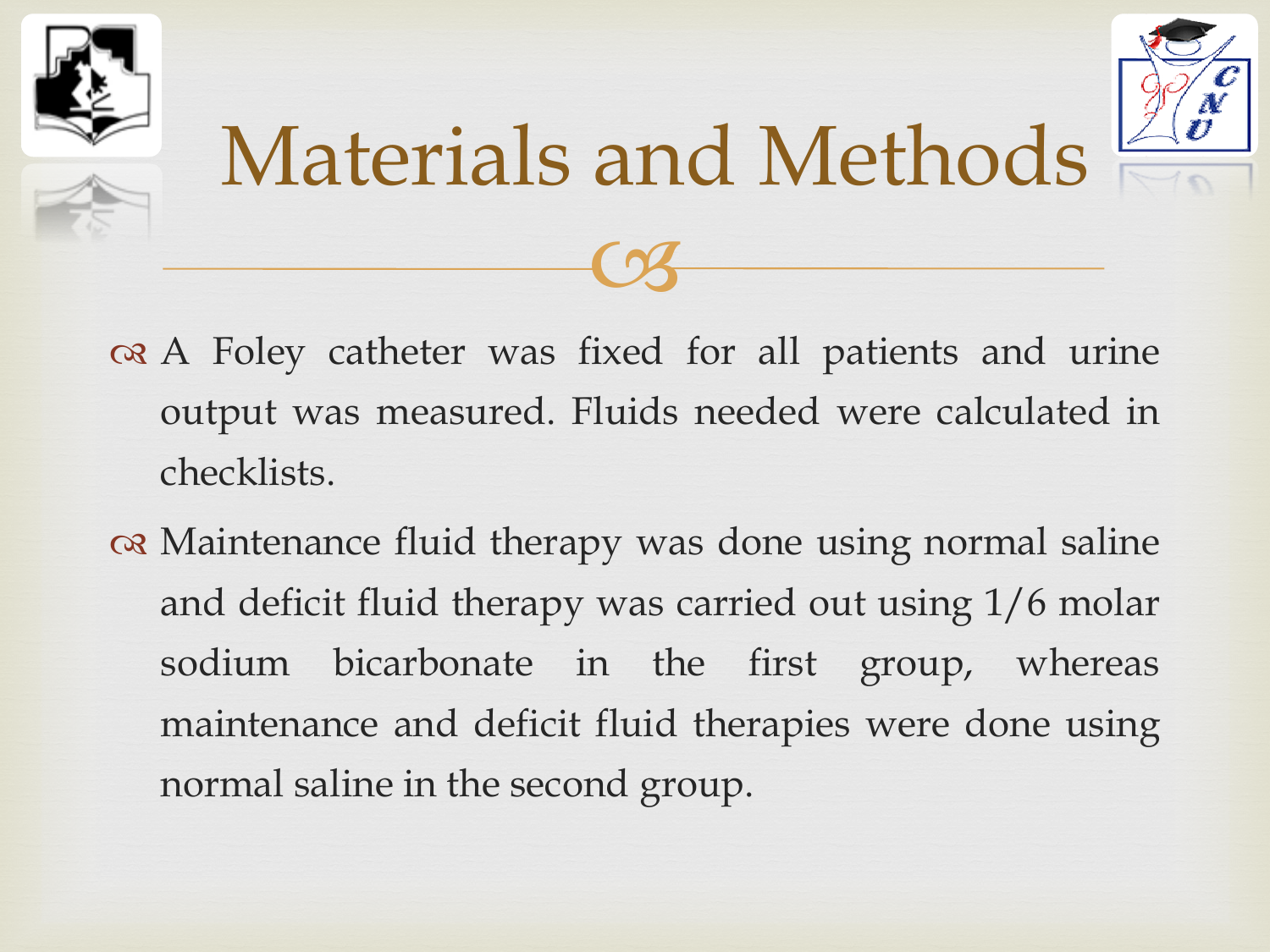



on The molar sodium bicarbonate was produced using 150 mL sodium bicarbonate 7.5% added to 850 mL infusible distilled water identical in shape and size to normal saline fluid by another anesthesiologist.

 $C<sub>3</sub>$ 

 Drug prescriber, who filled the checklists in all stages as well as the person who performed the analysis were unaware of the infused fluid in both groups.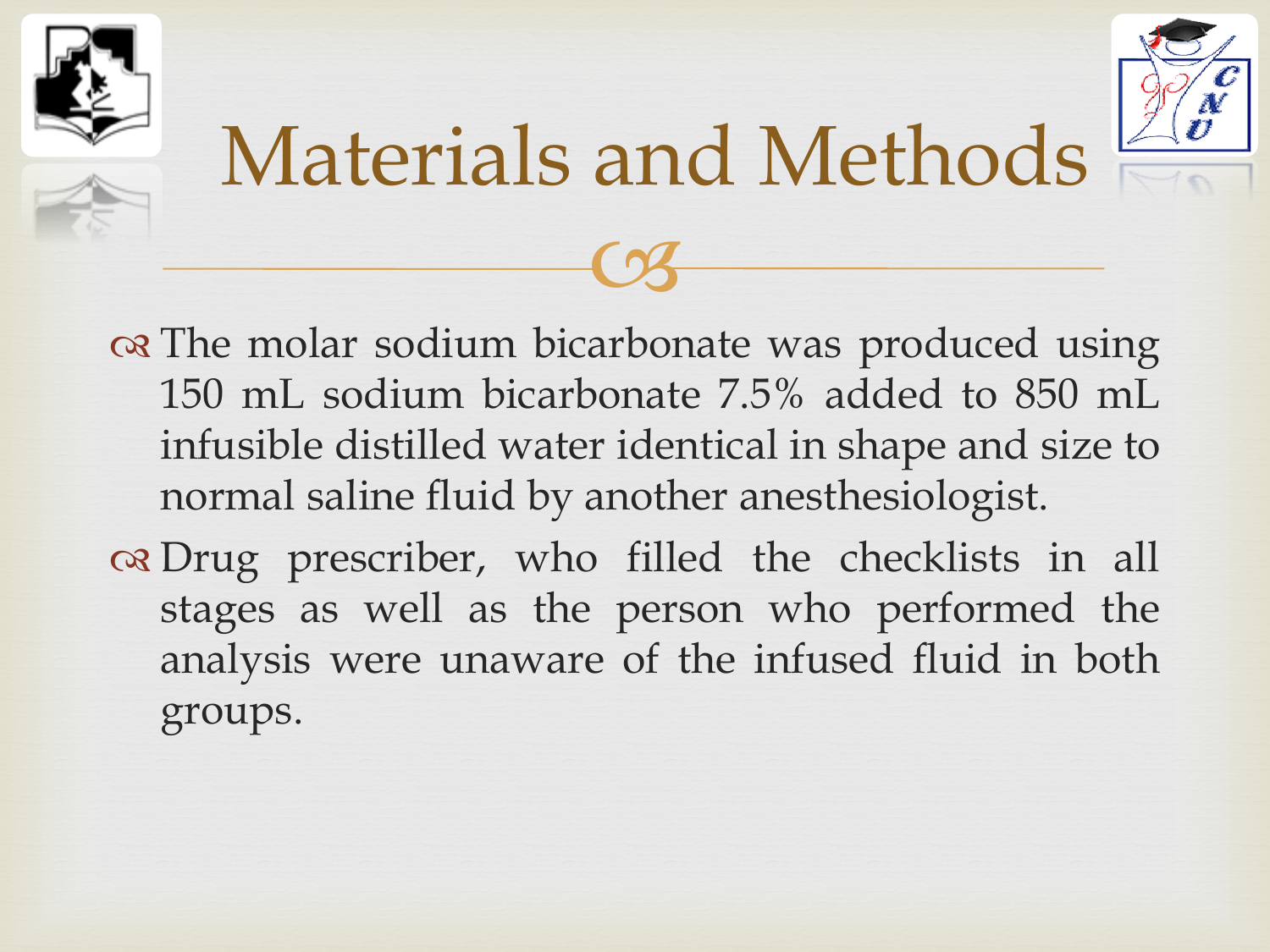



or Fourty patients (15 male and 25 female patients) with the mean age of  $49.9 \pm 12.7$  years and the mean weight of  $71.9 \pm 9.2$  kg were evaluated. The mean operation time was  $168.8 \pm 36.6$  minutes. There were no significant differences in demographic data and operation time between the two groups  $(P > 0.05)$ .

 $C<sub>3</sub>$ 

Results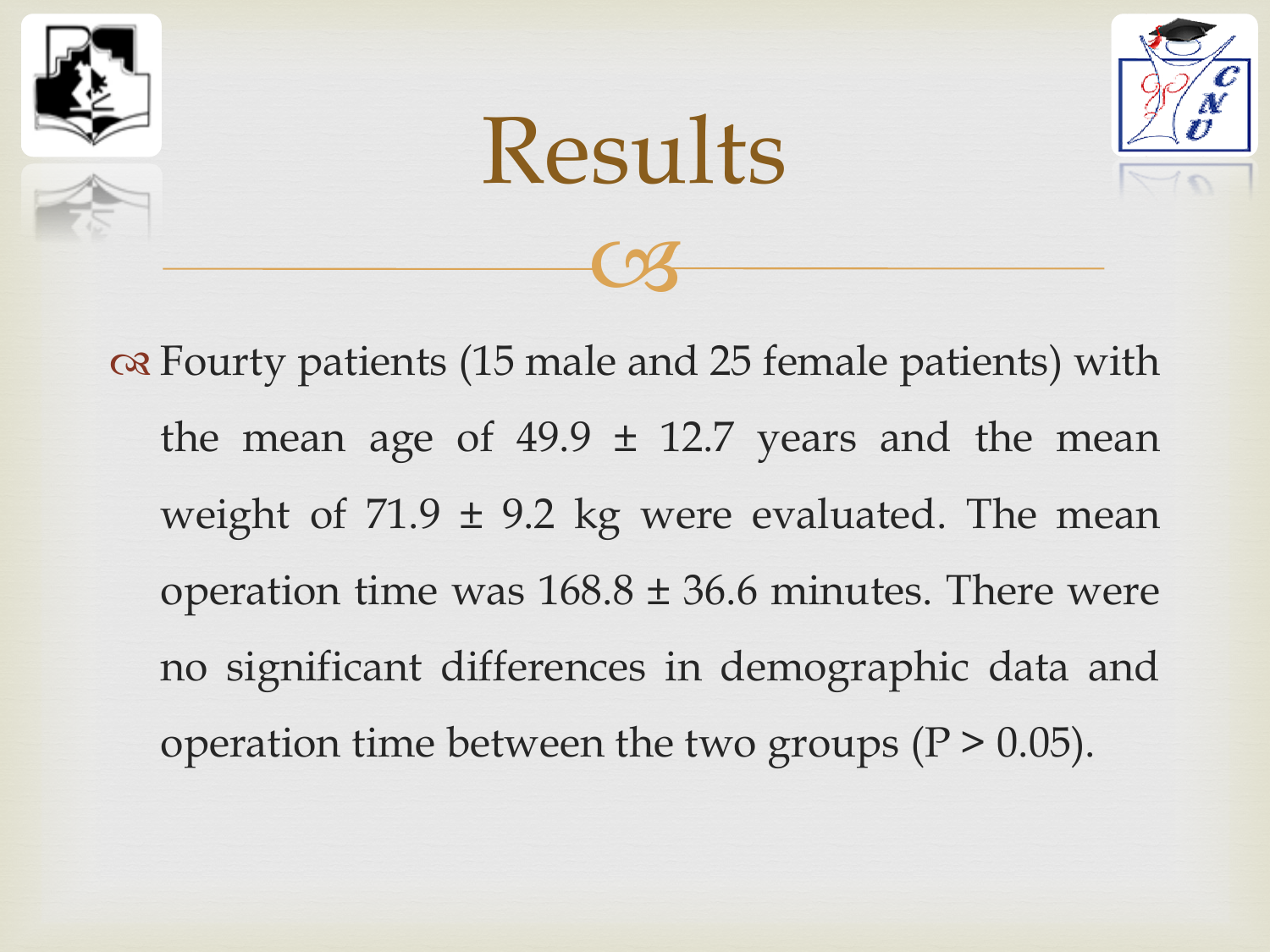





- $\alpha$  The mean blood loss was 382.1  $\pm$  189.4 ml and the mean urine volume was  $379.5 \pm 152.1$  ml. There were no significant differences between the two groups in blood loss, urine volume, and fluid volume needed  $(P>0.05)$ .
- $\infty$  The mean fluid infused volume was  $3.51 \pm 0.85$  liters; this volume was  $3.58 \pm 0.83$  liters in the bicarbonate group and  $3.44 \pm 0.89$  liters in the normal saline group (P=0.641).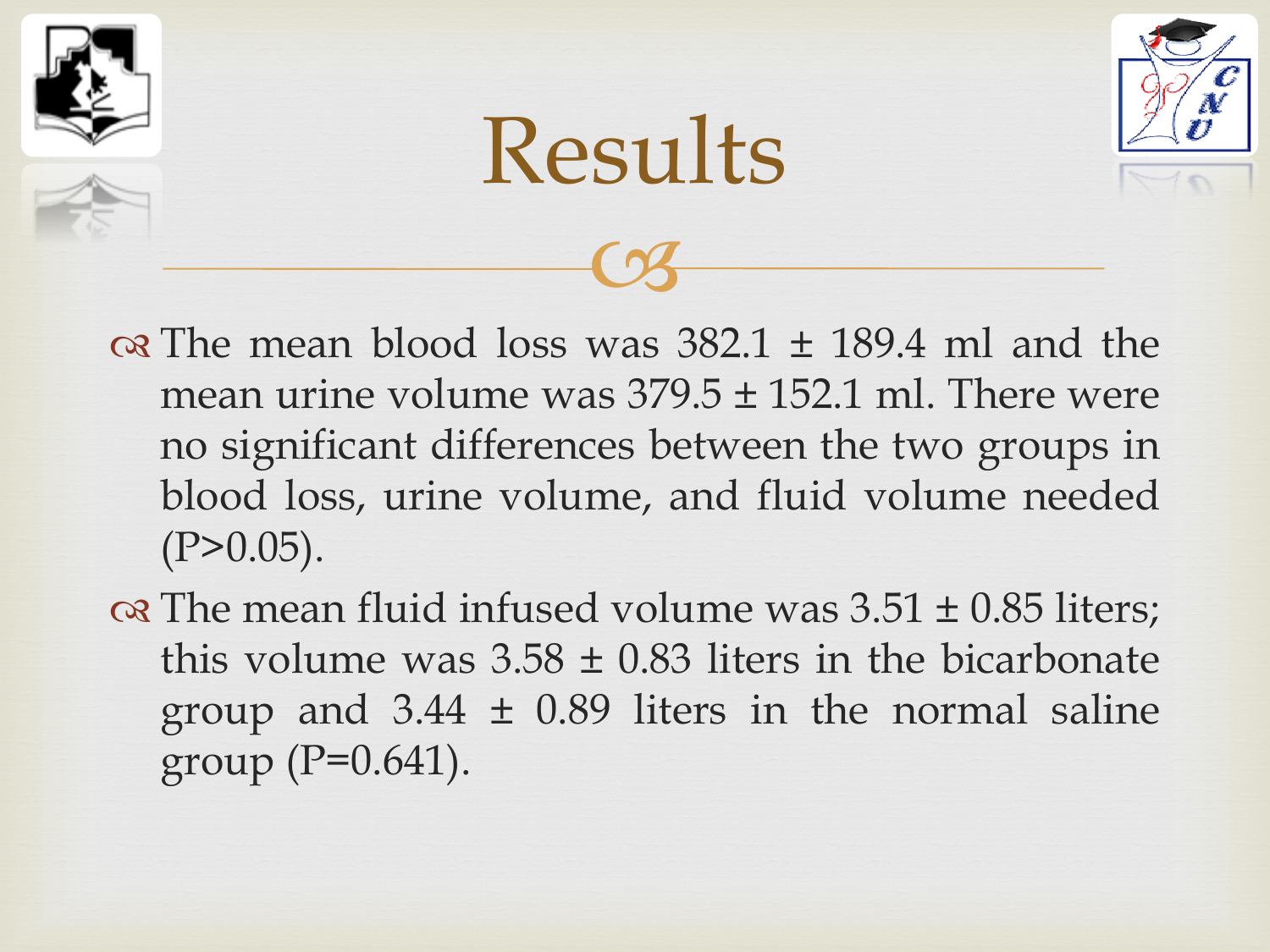



of There was not a significant difference in mean pH before the operation between the two groups (P=0.605). Mean pH significantly decreased after operation in the normal saline group (P<0.001).

 $C<sub>3</sub>$ 

Results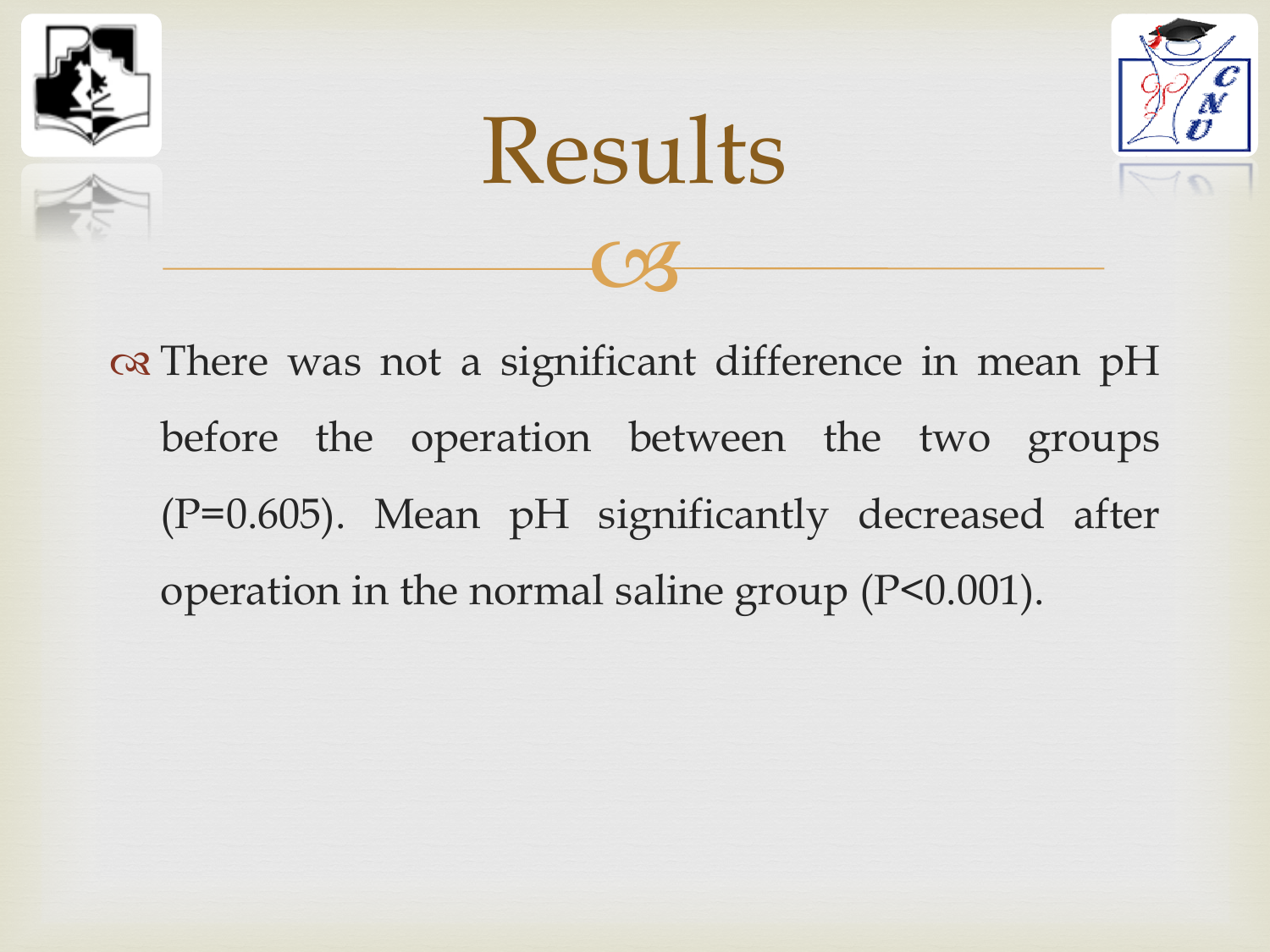



of Before operation, there were also no significant differences in PCO2 and HCO3 values between the two groups (P>0.05). Mean PCO2 and HCO3 values significantly increased in the bicarbonate group, whereas they presented significant decreases in the normal saline group(P<0.05).

 $C<sub>3</sub>$ 

Results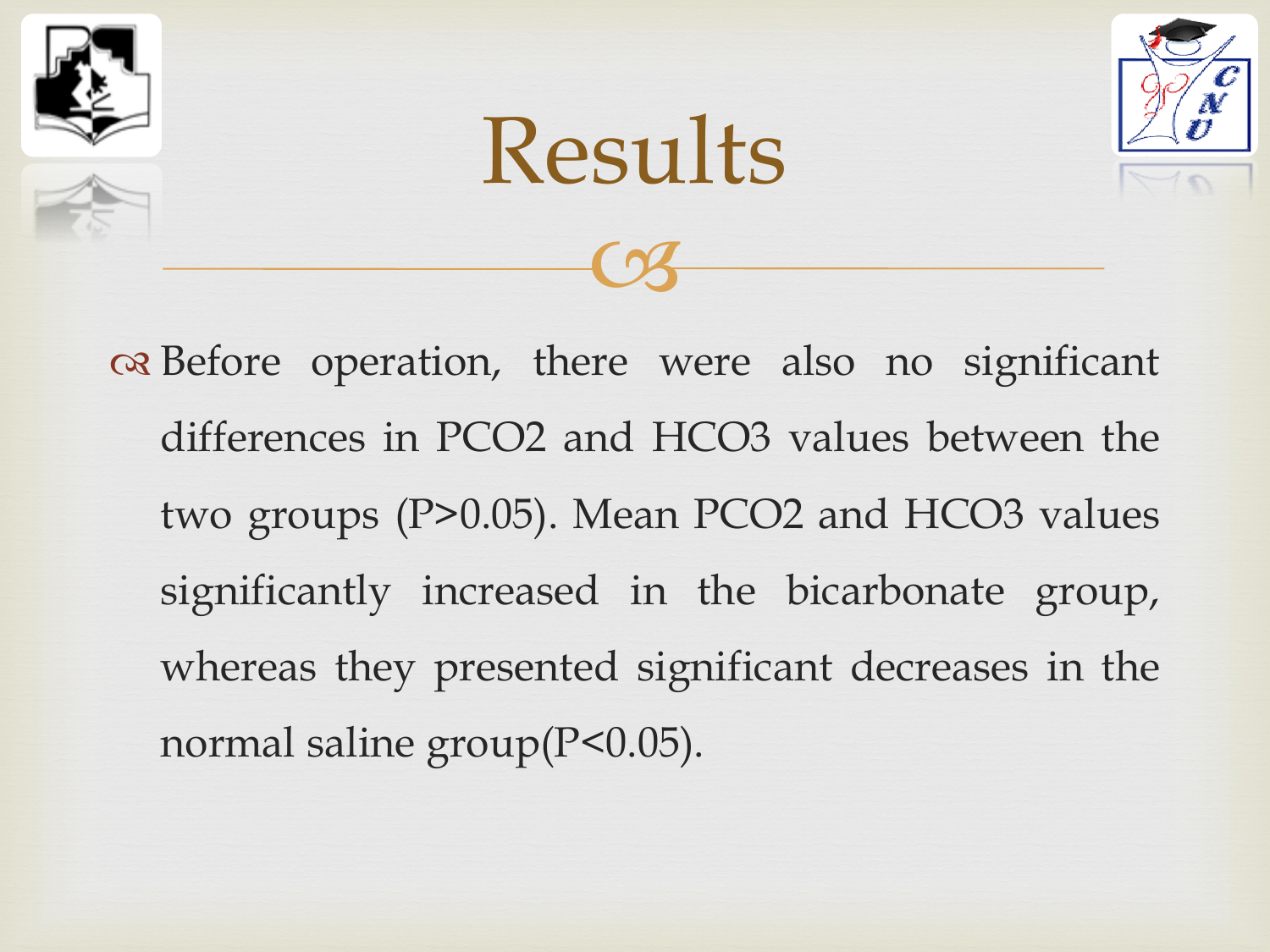





on There were no significant differences in preoperative lactate, sodium, potassium, and Cl- values between the groups (P>0.05). The mean lactate value significantly increased after operation in the bicarbonate group (P=0.002), whereas the mean Clamount significantly increased in the normal saline group (P=0.003).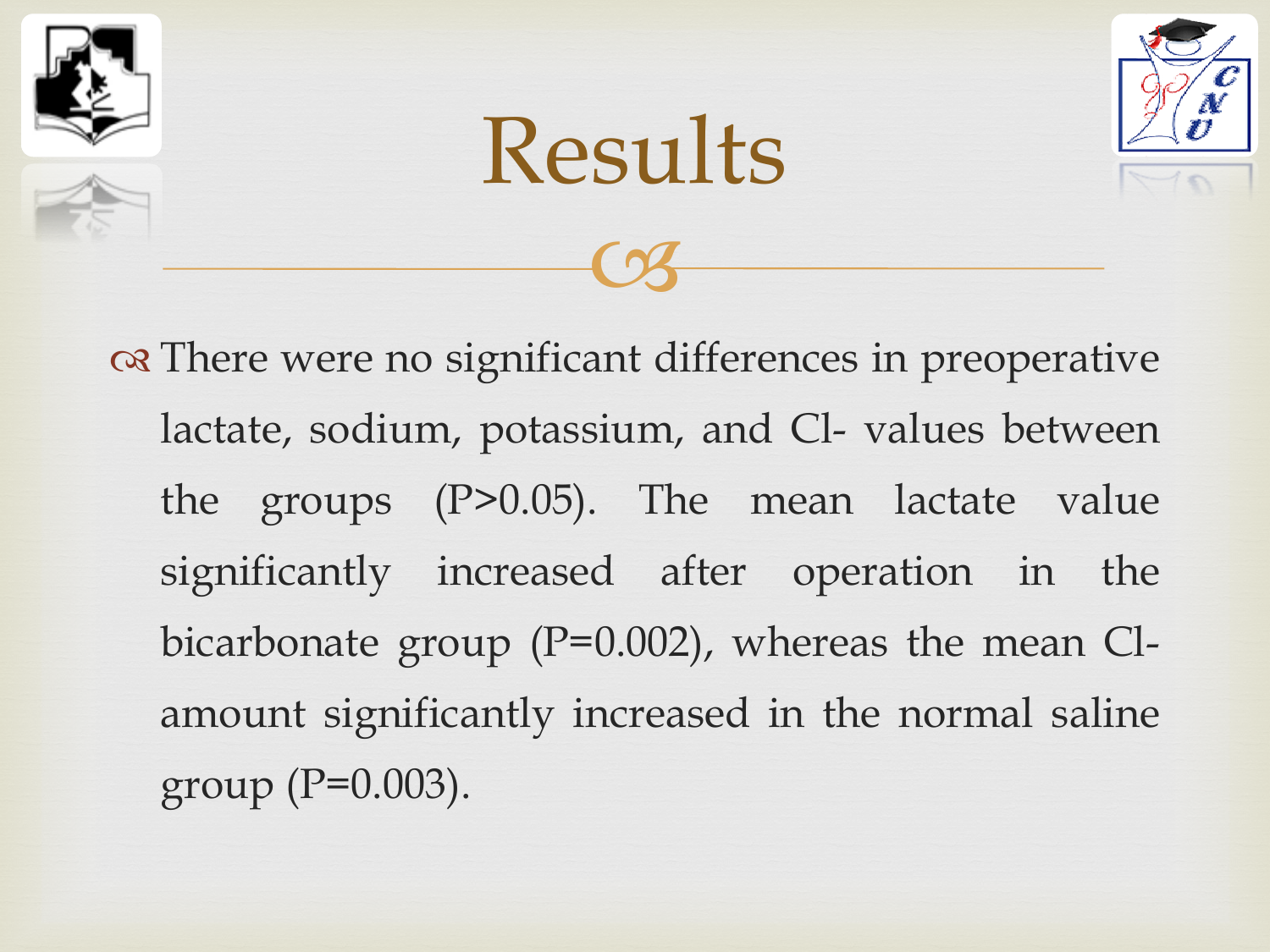





on The results of this study showed that molar sodium bicarbonate serum has a superiority in controlling acid-base imbalance compared to the current fluid therapy method with normal saline in patients undergoing cervical and lumbar laminectomy surgeries.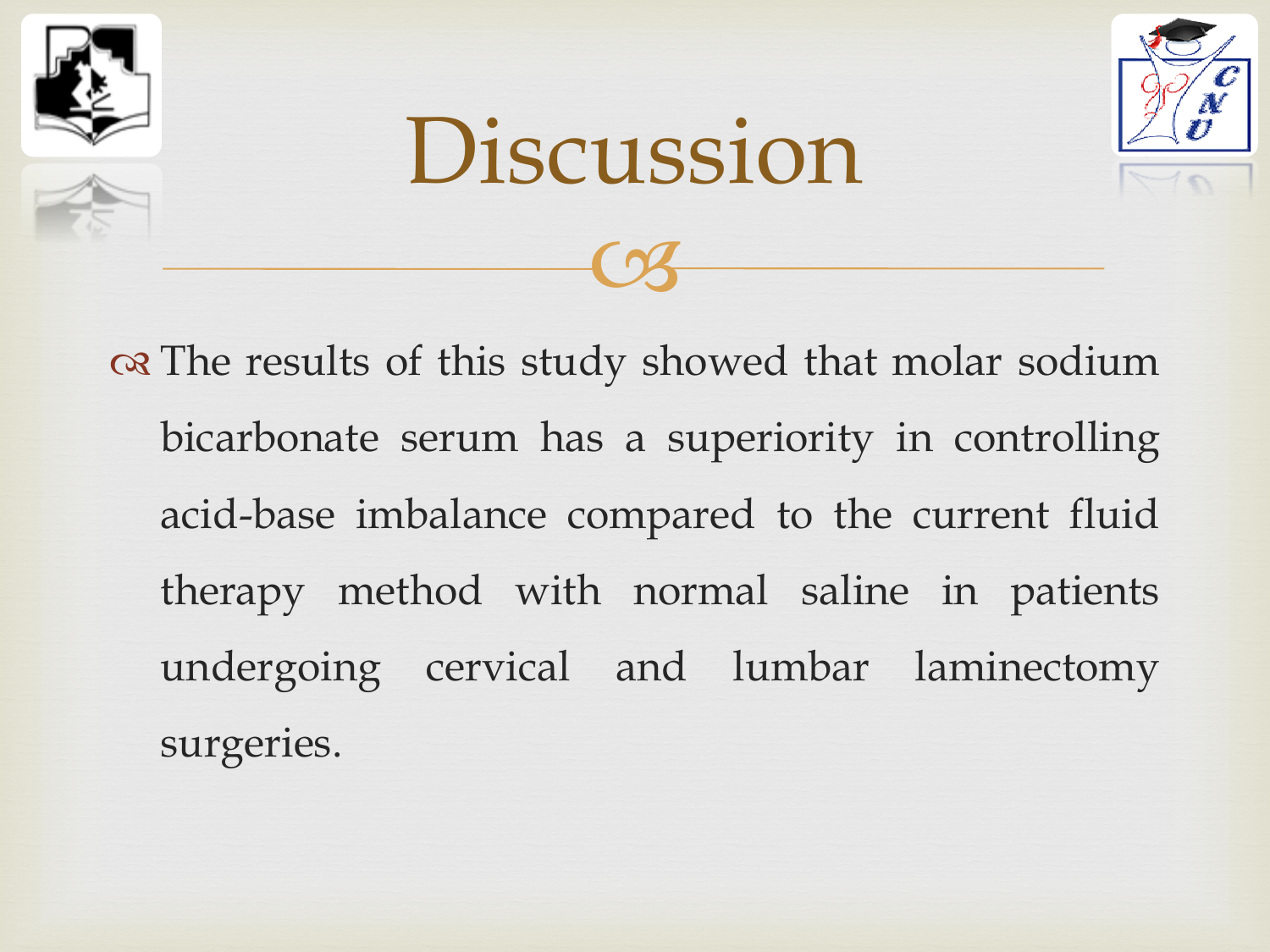





os In a systematic review on assessing various crystalloids by Cortes et al., more pH reductions, higher acidosis incidence, and lower bicarbonate levels were reported for normal saline compared to ringer lactate and ringer acetate.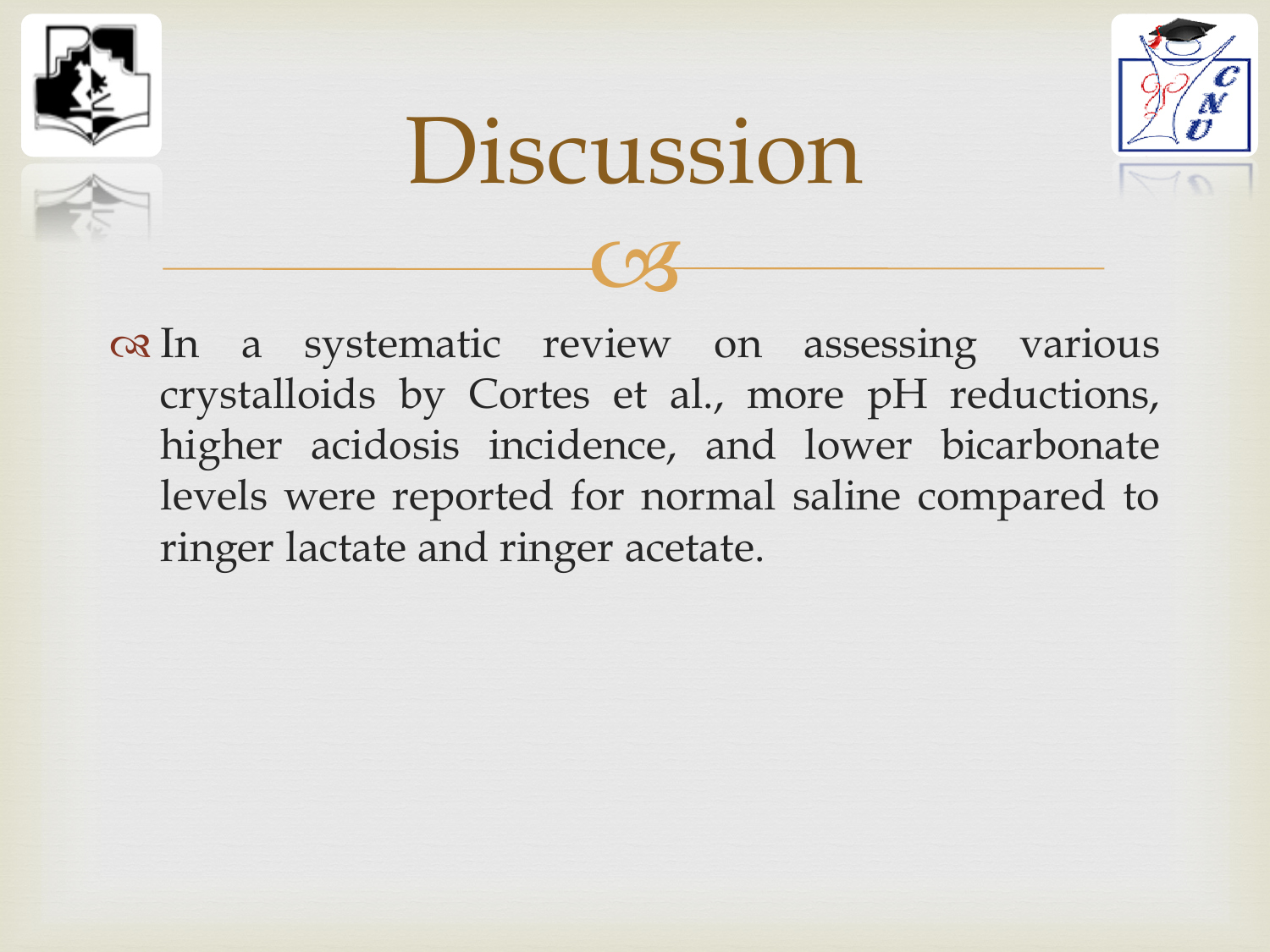





 Tie et al. assessed five clinical trials and observed that sodium bicarbonate prescription had no significant effect on the hospitalization duration, mortality rate, and incidence of atrial fibrillation following coronary artery bypass graft surgery.

 However, ventilator requirement, ICU admission time, and incidence of alkalosis significantly increased by prescribing bicarbonate. This study did not indicate that prescription of bicarbonate prevented the incidence of renal failure due to cardiothoracic surgeries.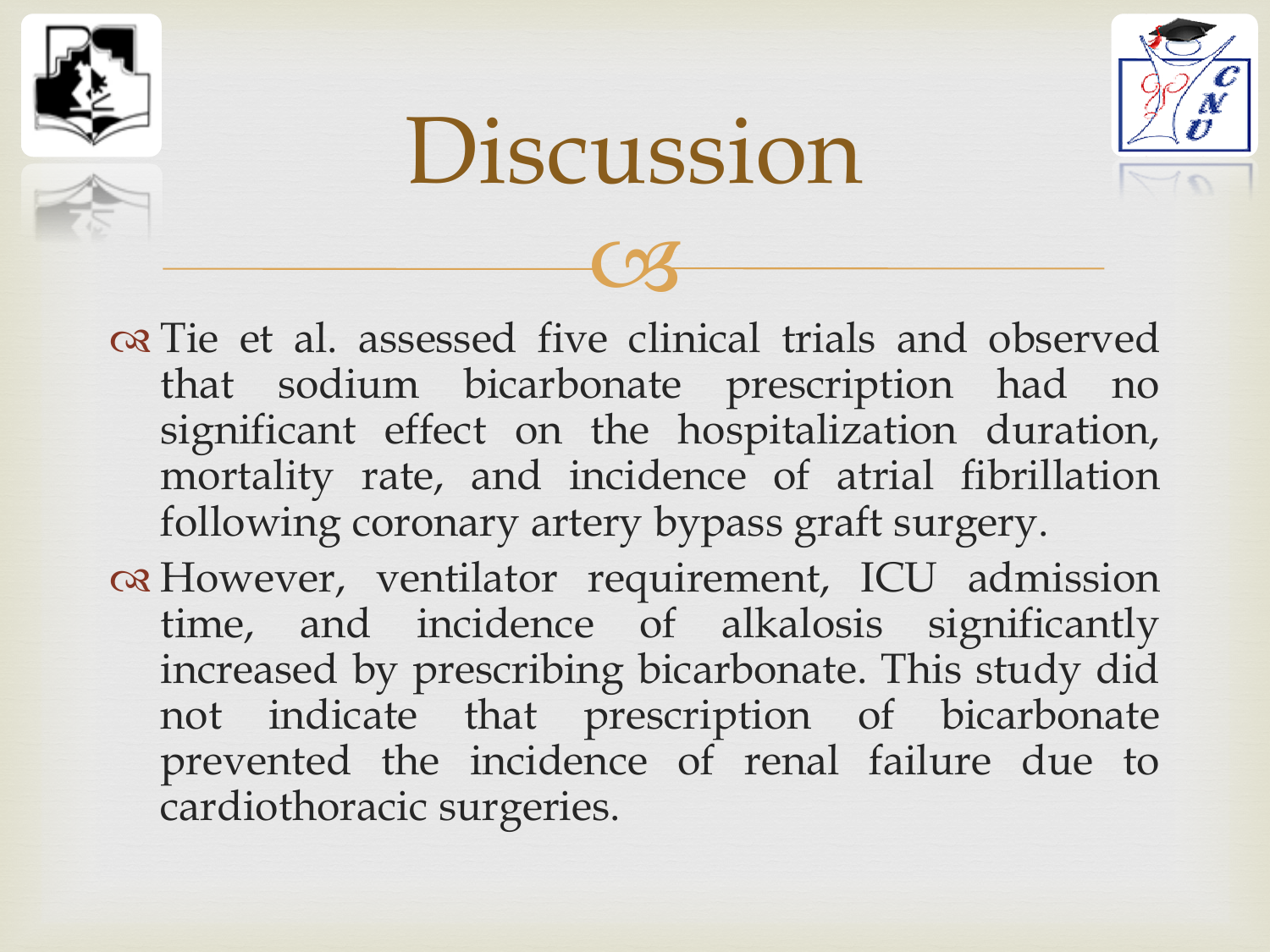





 In a similar study by Turner et al., sodium chloride and sodium bicarbonate serums were compared. Overall, 24% of sodium chloride and 27% of sodium bicarbonate groups were afflicted by post-surgical acute kidney injury. In this study, sodium bicarbonate did not have a decreasing effect on the incidence of acute kidney injury following cardiothoracic surgeries.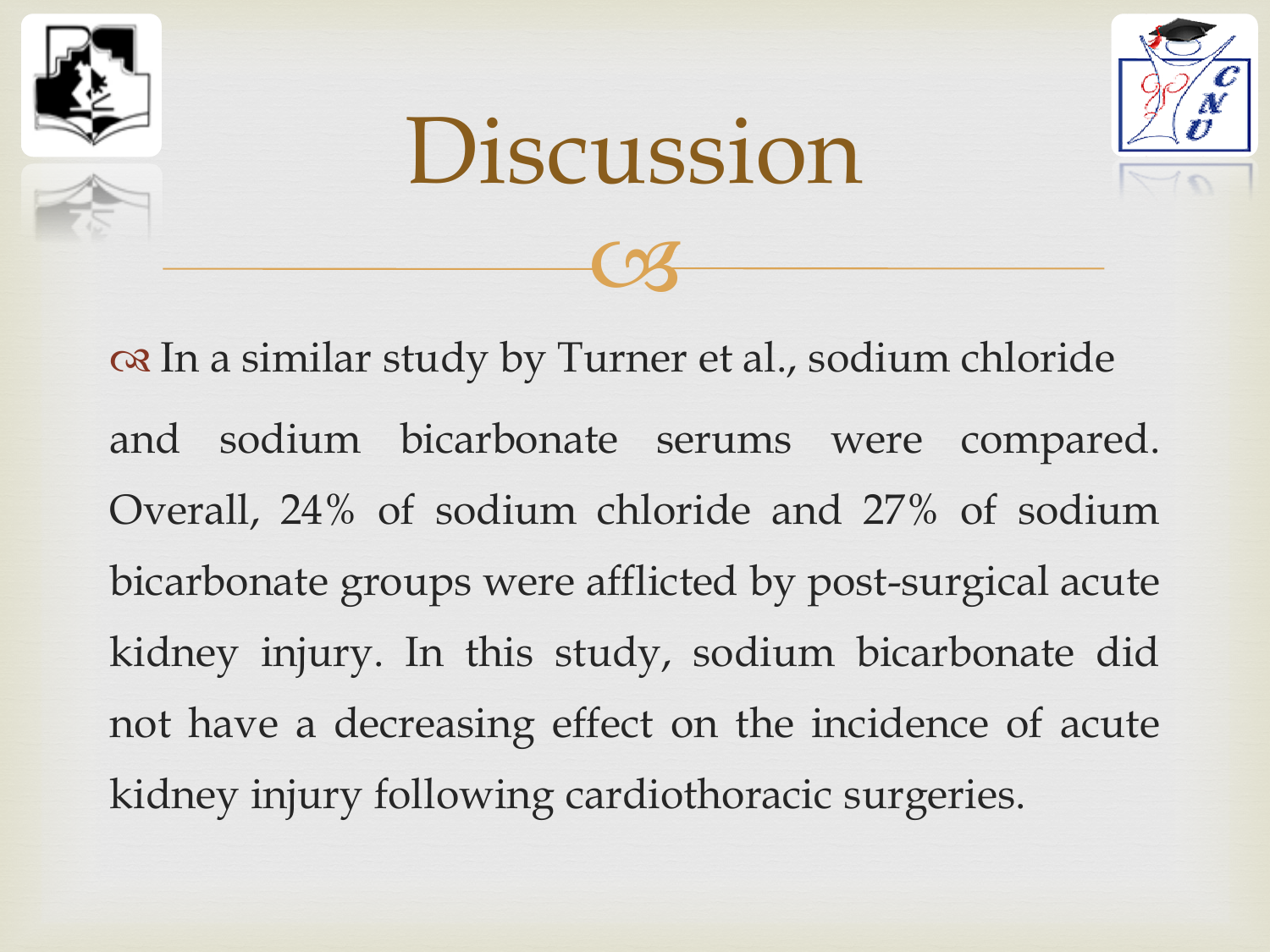





- The importance of renal failure prevention in hospitalized patients, especially severely ill ones, has been emphasized by Schiffl.
- or He observed that applying sodium bicarbonate was not effective in preventing renal failure because of increased mortality risk. Schiffl suggests more clinical trials for better decision making.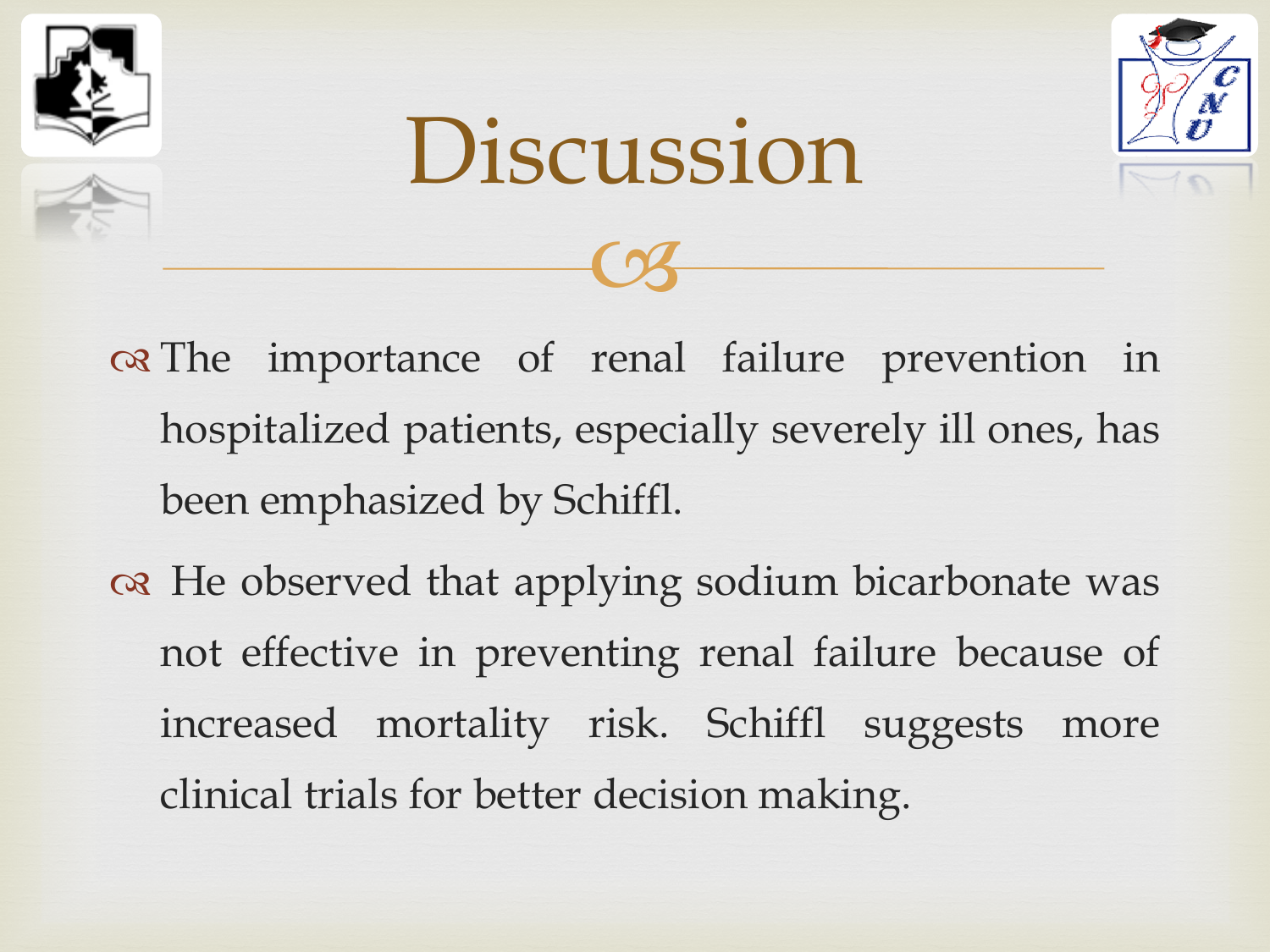





or Haase et al. studied 100 CABG patients and reported sodium bicarbonate (4mmol/kg) to significantly increase plasma bicarbonate level, base excess, and urine pH in comparison with sodium chloride (4mmol/kg). Increases in plasma creatinine and urea were significantly lower in the sodium bicarbonate group.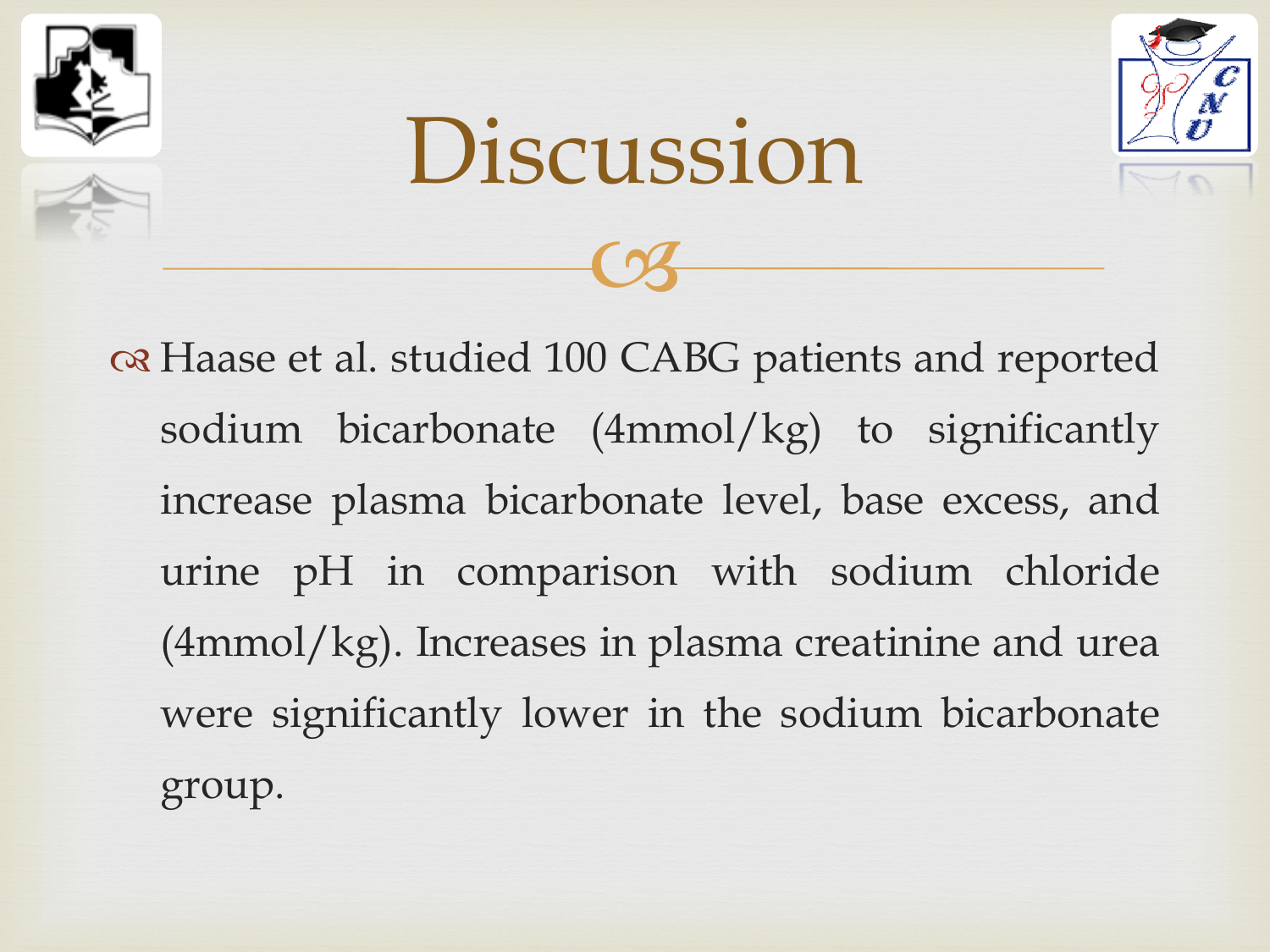





 Based on the results of this study, it can be concluded that the incidence of acid-base imbalance following lumbar laminectomy surgery significantly decreases by applying 1/6 molar sodium bicarbonate serum.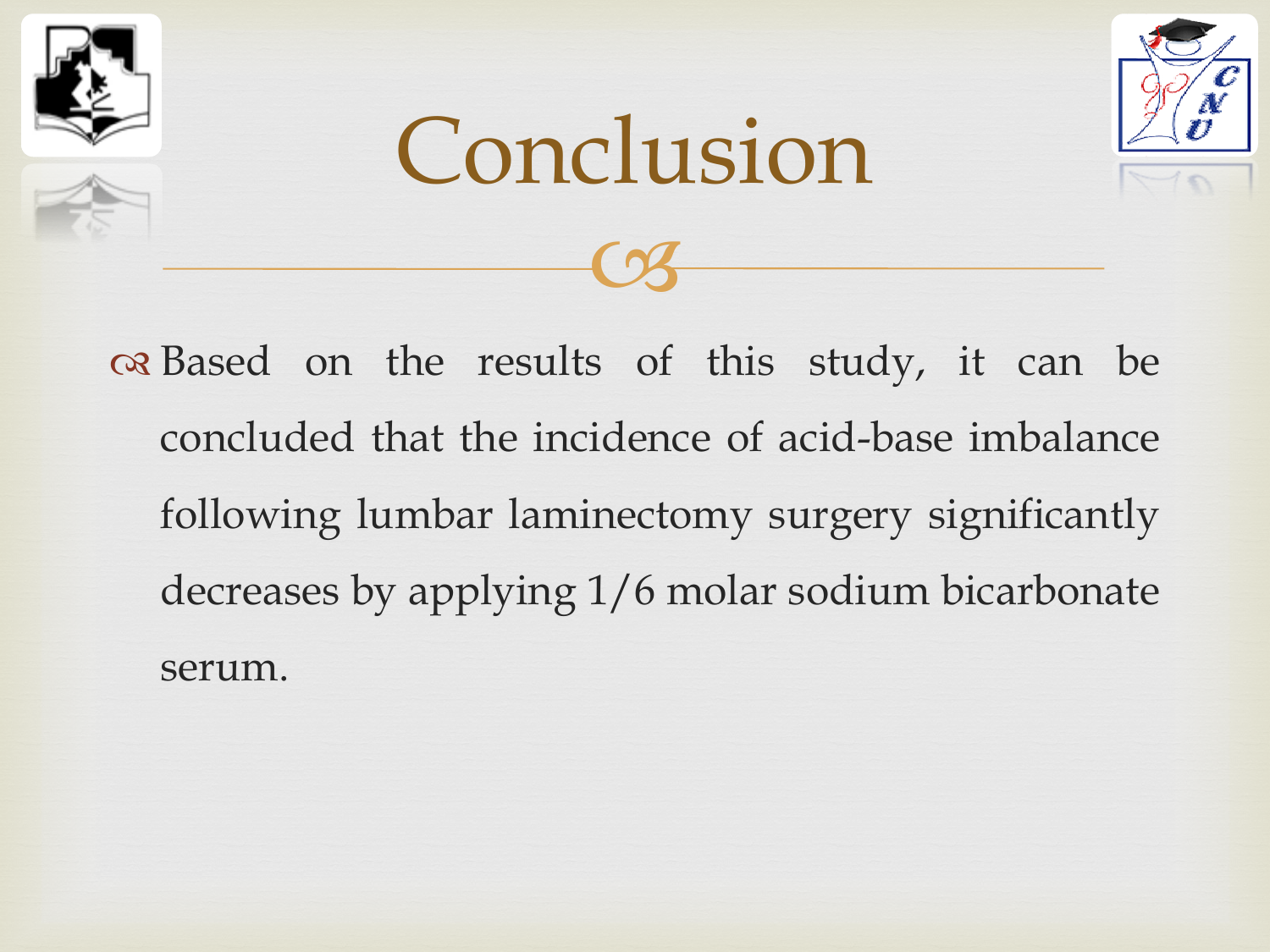





- of Considering the limited sample size in this pilot study, more clinical trials are needed for confirming its results.
- Future studies can also compare this fluid with ringer lactate, acetate, and bicarbonate serums in other surgeries.
- of It is also suggested that in future studies prescription of different doses of bicarbonate be assessed before, during, and after surgery.